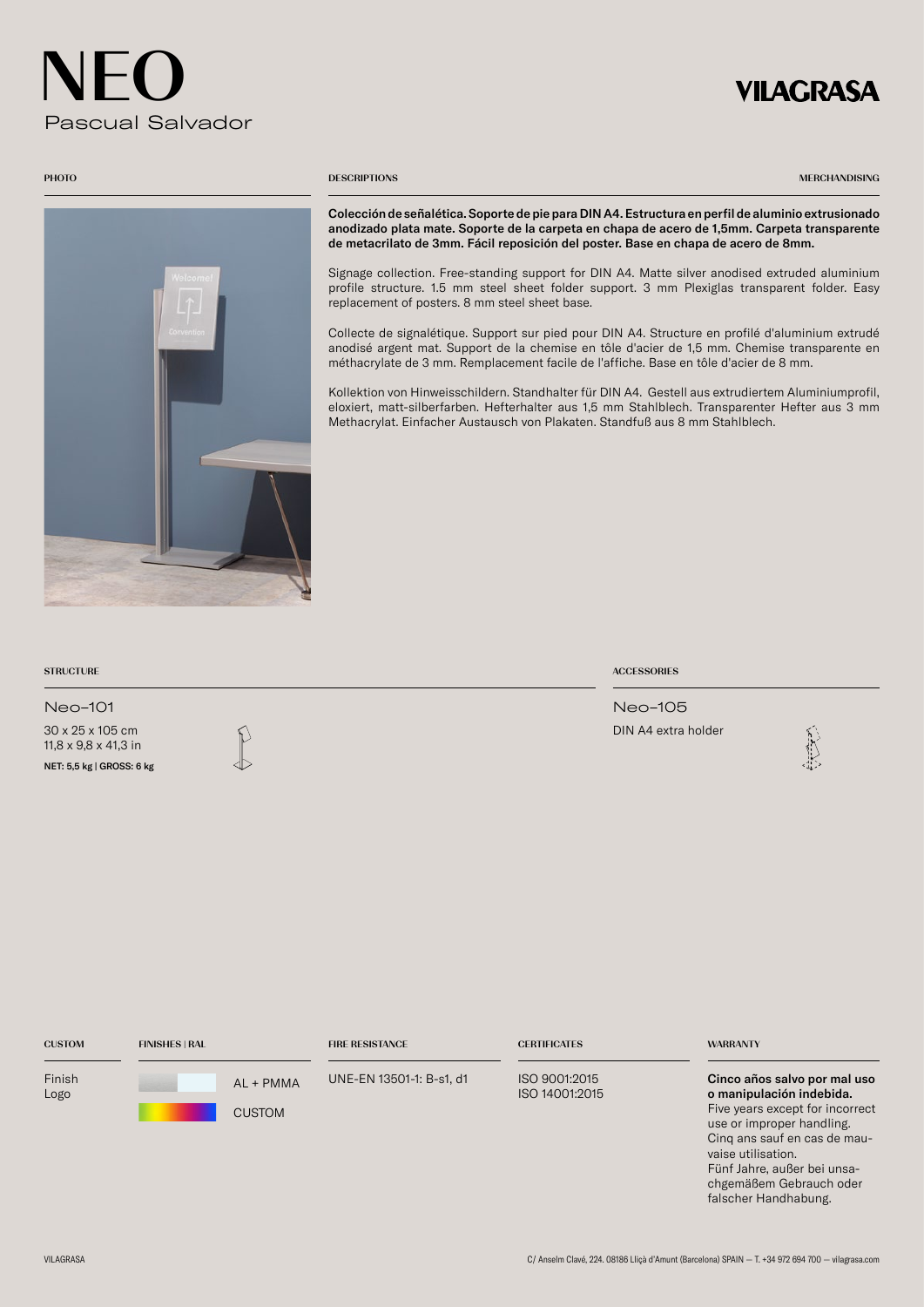## **VILAGRASA**



### **PHOTO** DESCRIPTIONS

MERCHANDISING

Porta-póster de 70 x 100 cm mural, suspendido de 2 caras y de pie de 2 caras. Estructura en perfilería de aluminio anodizado plata mate. Panel de fondo de poliestireno blanco. Protección del póster de policarbonato anti reflectante y tratamiento contra UV. Versión de pie con bases de pletina de aluminio. Accesorios disponibles: bases con ruedas y porta folletos.

Wall-mounted 70 x 100 cm, 2-sided suspended and 2-sided free-standing poster holder. Matte silver anodised aluminium profile structure. White polystyrene rear panel. Anti-reflective and UV treatment polycarbonate poster protection. Free-standing version with aluminium platen bases. Accessories available include roller bases and brochure holder.

Porte-affiche mural 70 x 100 cm, suspendu double et sur pied double. Structure en profilés d'aluminium anodisé argent mat. Panneau de fond en polystyrène blanc. Protection d'affiche en polycarbonate antireflet et traitement anti-UV. Version sur pied avec bases en tôle d'aluminium. Accessoires disponibles : socles à roulettes et porte-brochures.

Plakathalter 70 x 100 cm zur Wandmontage, 2-seitig hängend und 2-seitiger Ständer. Gestell aus eloxiertem Aluminiumprofil, matt-silberfarben. Rückwand aus weißem Polystyrol. Plakatschutz aus entspiegeltem und UV-behandeltem Polycarbonat. Aufstellende Ausführung mit Standfuß aus Aluminium. Erhältliches Zubehör: Fußgestelle mit Rollen und Prospekthalter.

## WALL AND HANGING 70 x 100 POSTER STANDING 70 x 100 POSTER ACCESSORIES

Neo-130/1 & Neo-121/1

74,7 x 3,5 x 100,7 cm 130/1  $\rightarrow$  Wall poster 121/1 → Hanging poster: 2 sides

29,4 x 1,4 x 39,7 in NET: 11,5 kg | GROSS: 12 kg



86,4 x 50 x 190 cm 34 x 19,7 x 74,8 in NET: 19 kg | GROSS: 20 kg



Neo-111/1 Neo-200/1 Extra shelf with 5 1/3 DIN A4 holders

> Neo-202/1 Extra shelf with 4 DIN A5 holders

Neo-250 Set of 2 bases with wheels

| <b>CUSTOM</b>                            | <b>FINISHES   RAL</b>      | <b>FIRE RESISTANCE</b>   | <b>CERTIFICATES</b>             | <b>WARRANTY</b>                                                                                                                                                                                                                                                  |
|------------------------------------------|----------------------------|--------------------------|---------------------------------|------------------------------------------------------------------------------------------------------------------------------------------------------------------------------------------------------------------------------------------------------------------|
| Finish<br>Logo<br><b>Sizes</b><br>Design | AL + PMMA<br><b>CUSTOM</b> | UNE-EN 13501-1: B-s1, d1 | ISO 9001:2015<br>ISO 14001:2015 | Cinco años salvo por mal uso<br>o manipulación indebida.<br>Five years except for incorrect<br>use or improper handling.<br>Cing ans sauf en cas de mau-<br>vaise utilisation.<br>Fünf Jahre, außer bei unsa-<br>chgemäßem Gebrauch oder<br>falscher Handhabung. |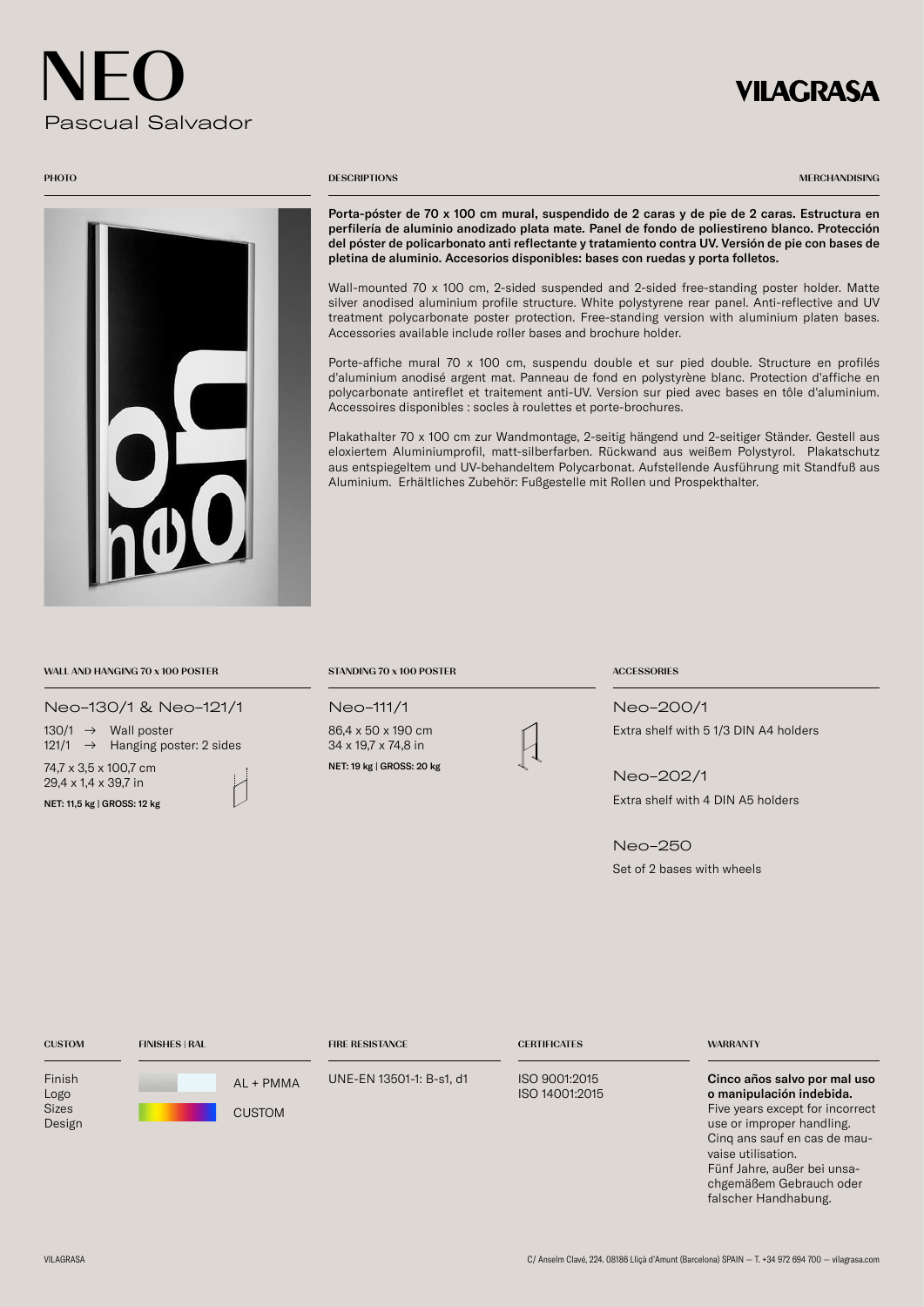## **VILAGRASA**



### **PHOTO** DESCRIPTIONS

MERCHANDISING

Colección de porta folletos murales y de pie. Estructuras en perfilería de aluminio extrusionado anodizado plata mate. Cajetines en metacrilato de 3mm transparente. Disponible en 3 medidas para diferentes formatos de cajetines. Versiones de pie en 1 o 2 caras. Versión de pie con bases de pletina de aluminio.

Collection of wall-mounted and free-standing brochure-holders. Matte silver anodised extruded aluminium profile structures. Transparent 3 mm Plexiglas cases. Available in 3 sizes for different case formats. 1- or 2-sided free-standing versions. Free-standing version with aluminium platen bases.

Collection de porte-brochures muraux et sur pied. Structures en profilés d'aluminium extrudé anodisé argent mat. Compartiments transparents en méthacrylate de 3 mm. Disponible en 3 tailles pour différents formats de compartiments. Versions sur pied simple ou double. Version sur pied avec bases en tôle d'aluminium.

Kollektion von Wand- und Standbroschürenhaltern. Gestelle aus extrudiertem Aluminiumprofil, eloxiert, matt-silberfarben. Fächer aus 3 mm transparentem Methacrylat. Erhältlich in 3 Größen für verschiedene Fachformate. 1- oder 2-seitige Standausführungen. Aufstellende Ausführung mit Standfuß aus Aluminium.

## DIN A4 BROCHURES DIN A5 BROCHURES 21 X 10 BROCHURES

## Neo-350 Neo-360 Neo-340

 $105,3 \times 10,1 \times 109,7 \text{ cm} \rightarrow 12 \text{ h}.$ 41,5 x 4 x 43,2 in

111,8 x 50 x 180 cm 44 x 19,7 x 70,9 in NET: 27 kg | GROSS: 12+16 kg (2)  $\downarrow$  NET: 16 kg | GROSS: 12+5 kg (2) NET: 12 kg | GROSS: 8+5 kg (2)

### \*h = holders

| $105.3 \times 10.1 \times 109.7$ cm $\rightarrow$ 12 h.<br>題<br>$41.5 \times 4 \times 43.2$ in | 75,6 x 10,1 x 108,8 cm $\rightarrow$ 16 h.<br>国<br>$29.8 \times 4 \times 42.8$ in | 75.6 x 10.1 x 108.8 cm $\rightarrow$ 20 h.<br>$29.8 \times 4 \times 42.8$ in |
|------------------------------------------------------------------------------------------------|-----------------------------------------------------------------------------------|------------------------------------------------------------------------------|
| NET: 13,5 kg   GROSS: 7+7 kg (2)                                                               | NET: 12 kg   GROSS: 8+5 kg (2)                                                    | NET: 10,5 kg   GROSS: 6+5 kg (2)                                             |
| Neo-310 & Neo-311                                                                              | Neo-305 & Neo-306                                                                 | Neo-300 & Neo-301                                                            |
| $310 \rightarrow 1$ side: 12 h.<br>311 $\rightarrow$ 2 sides: 24 h.                            | $305 \rightarrow 1$ side: 16 h.<br>$306 \rightarrow 2$ sides: 32 h.               | $300 \rightarrow 1$ side: 20 h.<br>$301 \rightarrow 2$ sides: 40 h.          |
| 111.8 $\times$ 50 $\times$ 180 cm<br>$\overline{11}$ $\overline{107}$ $\overline{700}$         | 81,6 x 50 x 180 cm<br>匾<br>$0.01 \times 10.7 \times 70.0$                         | $81.6 \times 50 \times 180$ cm<br>$0.01 \times 10.7 \times 70.0$             |

32,1 x 19,7 x 70,8 in

75,6 x 10,1 x 108,8 cm → 16 h.



32,1 x 19,7 x 70,8 in



瞬

Fünf Jahre, außer bei unsachgemäßem Gebrauch oder falscher Handhabung.

| <b>CUSTOM</b>                            | <b>FINISHES   RAL</b>        | <b>FIRE RESISTANCE</b>   | <b>CERTIFICATES</b>             | <b>WARRANTY</b>                                                                                                                                                                |
|------------------------------------------|------------------------------|--------------------------|---------------------------------|--------------------------------------------------------------------------------------------------------------------------------------------------------------------------------|
| Finish<br>Logo<br><b>Sizes</b><br>Design | $AL + PMMA$<br><b>CUSTOM</b> | UNE-EN 13501-1: B-s1, d1 | ISO 9001:2015<br>ISO 14001:2015 | Cinco años salvo por mal uso<br>o manipulación indebida.<br>Five years except for incorrect<br>use or improper handling.<br>Cing ans sauf en cas de mau-<br>vaise utilisation. |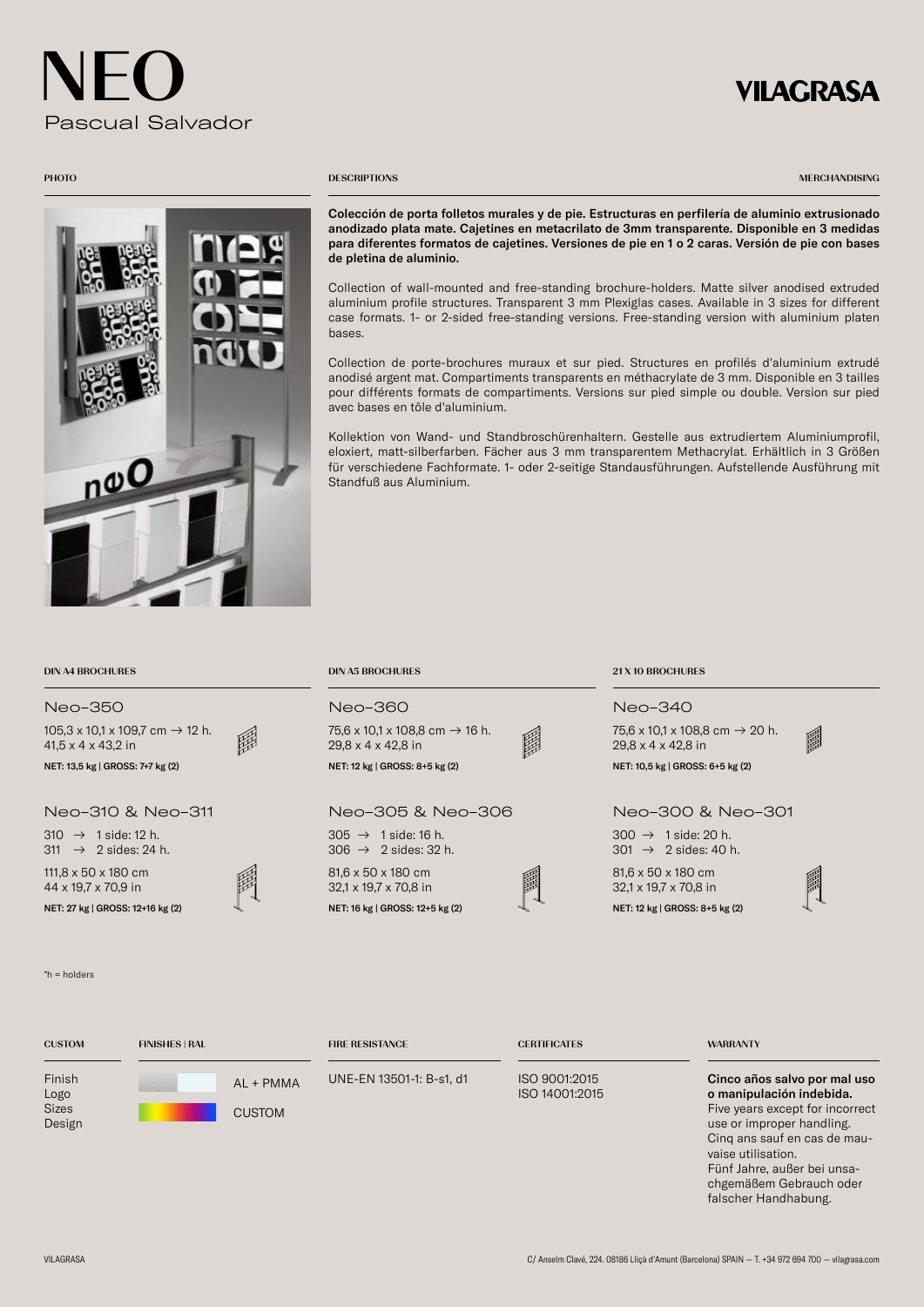## **VILAGRASA**



### **PHOTO** DESCRIPTIONS

MERCHANDISING

Colección de revisteros. Estructura de perfil de aluminio extrusionado anodizado plata mate. Estantes en chapa de acero de 1mm. Fácil montaje de los estantes sobre la estructura. Disponible en 3 anchos. En versión de pie, disponible en 1 o 2 caras. Versión de pie con bases de pletina de aluminio.

A collection of magazine racks. Matte silver anodised extruded aluminium profile structure. 1 mm steel sheet shelves. Shelves are easily mounted on the frame. Available in 3 widths. 1- or 2-sided free-standing versions. Free-standing version with aluminium platen bases.

Collection de porte-revues. Structure en profilé d'aluminium extrudé anodisé argent mat. Étagères en tôle d'acier de 1 mm. Montage facile des étagères sur la structure. Disponible en 3 largeurs. En version sur pied, disponible simple ou double. Version sur pied avec bases en tôle d'aluminium.

Kollektion von Prospektständern. Gestell aus extrudiertem Aluminiumprofil, eloxiert, mattsilberfarben. Abstellfächer aus 1 mm Stahlblech. Einfache Montage der Abstellfächer an Gestell. Erhältlich in 3 Breiten. Standausführung 1- oder 2-seitig erhältlich. Aufstellende Ausführung mit Standfuß aus Aluminium.

| 4 DIN A4 BROCHURES                                                               | <b>3 DIN A4 BROCHURES</b>                                                                                | <b>2 DIN A4 BROCHURES</b>                                                                               |
|----------------------------------------------------------------------------------|----------------------------------------------------------------------------------------------------------|---------------------------------------------------------------------------------------------------------|
| Neo-372                                                                          | Neo-370                                                                                                  | Neo-374                                                                                                 |
| 95,4 x 28,1 x 110,6 cm<br>37.5 x 11.1 x 43.5 in                                  | 80,6 x 28,1 x 110,6 cm<br>$31.7 \times 11.1 \times 43.5$ in                                              | 52,2 x 28,1 x 110,6 cm<br>50,6 x 11,1 x 43,5 in                                                         |
| NET: 18 kg   GROSS: 8+11 kg (2)                                                  | NET: 14 kg   GROSS: 5+10 kg (2)                                                                          | NET: 10 kg   GROSS: 5+6 kg (2)                                                                          |
| Neo-332 & Neo-333                                                                | Neo-330 & Neo-331                                                                                        | Neo-334 & Neo-335                                                                                       |
| 332 $\rightarrow$ 1 side<br>333 $\rightarrow$ 2 sides                            | $330 \rightarrow 1$ side<br>$331 \rightarrow 2$ sides                                                    | $334 \rightarrow 1$ side<br>$335 \rightarrow 2$ sides                                                   |
| 101,4 x 50 x 180 cm<br>39,4 x 19,7 x 70,9 in                                     | 86,6 x 50 x 180 cm<br>34,1 x 19,7 x 70,9 in                                                              | 58,2 x 50 x 180 cm<br>$22.9 \times 19.7 \times 70.9$ in                                                 |
| 332 → NET: 22 kg   GROSS: 11+12 kg (2)<br>333 → NET: 33 kg   GROSS: 11+22 kg (2) | 330 $\rightarrow$ NET: 21 kg   GROSS: 10+12 kg (2)<br>$331 \rightarrow$ NET: 31 kg   GROSS: 12+20 kg (2) | 334 $\rightarrow$ NET: 15 kg   GROSS: 6+10 kg (2)<br>$335 \rightarrow$ NET: 21 kg   GROSS: 10+12 kg (2) |

| <b>CUSTOM</b>                            | <b>FINISHES   RAL</b> | <b>FIRE RESISTANCE</b>    | <b>CERTIFICATES</b>             | <b>WARRANTY</b>                                                                                                                                                                                               |
|------------------------------------------|-----------------------|---------------------------|---------------------------------|---------------------------------------------------------------------------------------------------------------------------------------------------------------------------------------------------------------|
| Finish<br>Logo<br><b>Sizes</b><br>Design | AL<br><b>CUSTOM</b>   | UNE-EN 13501-1: A1-s1, d0 | ISO 9001:2015<br>ISO 14001:2015 | Cinco años salvo por mal uso<br>o manipulación indebida.<br>Five years except for incorrect<br>use or improper handling.<br>Cing ans sauf en cas de mau-<br>vaise utilisation.<br>Fünf Jahre, außer bei unsa- |

chgemäßem Gebrauch oder falscher Handhabung.

 $95,4 x$ 37,5  $\times$ 

 $101.4 x$  $39.4 x$ 

 $332 333 -$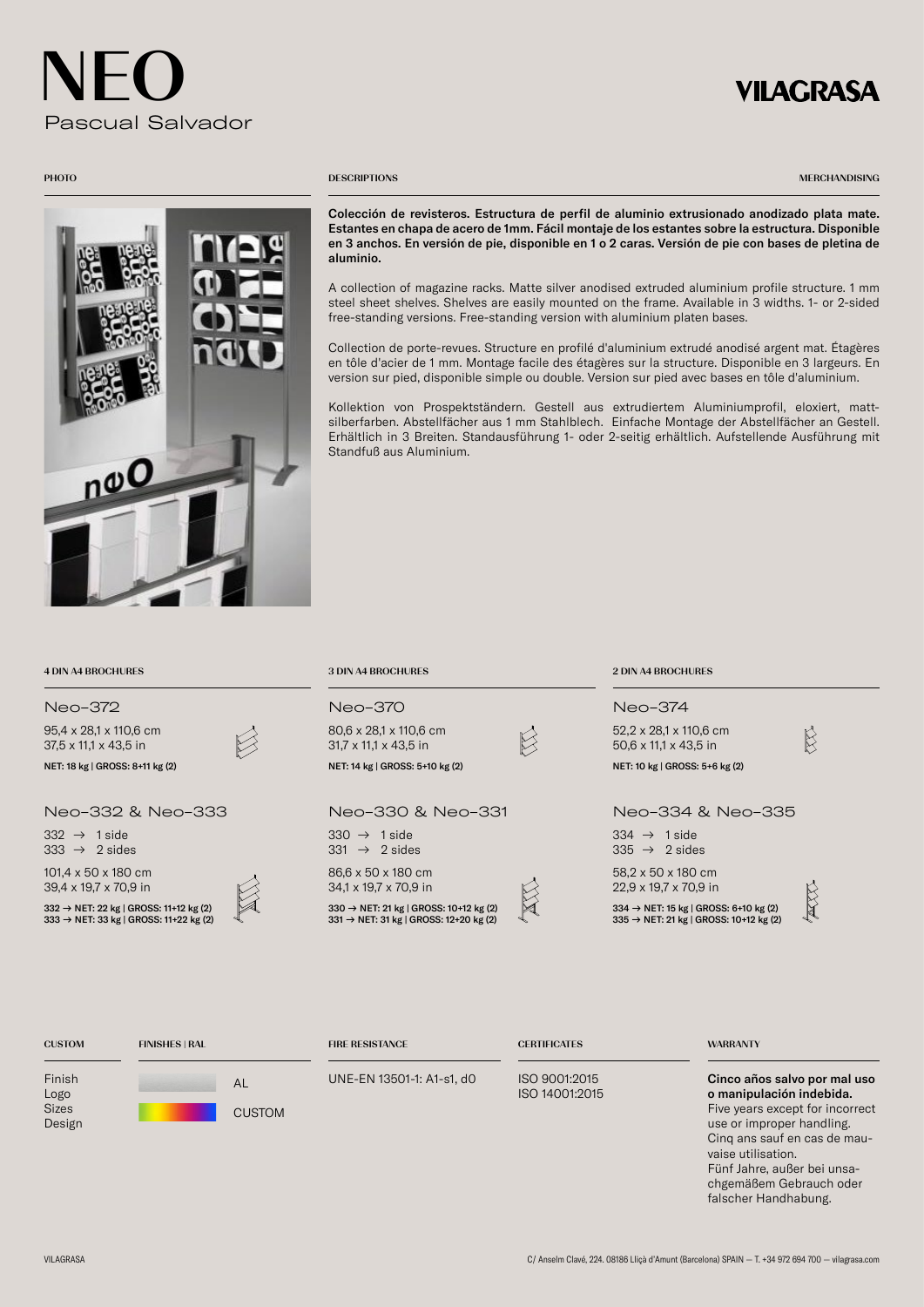## **VILAGRASA**



## **PHOTO** DESCRIPTIONS

MERCHANDISING

Cartelera de avisos mural y de pie. Estructura en perfil de aluminio anodizado plata mate. Panel perforado en chapa de acero de 0,8mm y espuma de poliestireno de 10mm, preparado para la colocación de chinchetas e imanes. Medida útil 100 x 70 cm. Versión de pie con bases de pletina de aluminio. Neo-450 es una cartelera mural para 6 carpetas DIN A4 fabricada en perfilería de aluminio extrusionada anodizada plata mate y carpetas de policarbonato.

Wall-mounted and free-standing bulletin board. Matte silver anodised aluminium profile structure. 0.8 mm steel sheet and 10 mm polystyrene foam perforated panel designed for sticking pins and magnets on. 100 x 70 cm useful measurement. Free-standing version with aluminium platen bases. Neo-450 is a 6-folder DIN A4 wall-mounted bulletin board manufactured in extruded aluminium profile anodised matte silver and polycarbonate folders.

Panneau d'affichage mural et sur pied. Structure en profilé d'aluminium anodisé argent mat. Panneau perforé en tôle d'acier de 0,8 mm et mousse de polystyrène de 10 mm, prévue pour des punaises et aimants. Dimensions utiles 100 x 70 cm. Version sur pied avec bases en tôle d'aluminium. Neo-450 est un panneau d'affichage mural pour 6 chemises DIN A4 composé de profilés en aluminium extrudé anodisé argent mat et de chemises en polycarbonate.

Wand- und Stand-Infodisplay Gestell aus eloxiertem Aluminiumprofil, matt-silberfarben. Perforierte Tafel aus 0,8 mm Stahlblech und 10 mm Polystyrolschaum, geeignet für die Anbringung von Pin-Nadeln und Magneten. Nutzmaß 100 x 70 cm. Aufstellende Ausführung mit Standfuß aus Aluminium. Neo-450 ist ein Wandplakathalter für 6 DIN A4-Hefter, aus extrudiertem Aluminiumprofil, eloxiert, matt-silberfarben, und mit Polycarbonat-Heftern.

### STRUCTURE STRUCTURE STRUCTURE

70 x 2,2 x 99,5 cm 27,6 x 0,9 x 39,2 in NET: 9 kg | GROSS: 10 kg NET: 8,5 kg | GROSS: 9 kg

Neo-400 & Neo-401

81,7 x 50 x 190 cm 32,2 x 19,7 x 74,8 in NET: 16 kg | GROSS: 17 kg  $330 \rightarrow 1$  side  $331 \rightarrow 2$  sides

## Neo-410 Neo-450

50 x 2,2 x 105 cm 19,6 x 0,9 x 41,5 in

| <b>CUSTOM</b>                            | <b>FINISHES   RAL</b>      | <b>FIRE RESISTANCE</b>   | <b>CERTIFICATES</b>             | <b>WARRANTY</b>                                                                                                                                                                                                                          |
|------------------------------------------|----------------------------|--------------------------|---------------------------------|------------------------------------------------------------------------------------------------------------------------------------------------------------------------------------------------------------------------------------------|
| Finish<br>Logo<br><b>Sizes</b><br>Design | AL + PMMA<br><b>CUSTOM</b> | UNE-EN 13501-1: B-s1, d1 | ISO 9001:2015<br>ISO 14001:2015 | Cinco años salvo por mal uso<br>o manipulación indebida.<br>Five years except for incorrect<br>use or improper handling.<br>Cing ans sauf en cas de mau-<br>vaise utilisation.<br>Fünf Jahre, außer bei unsa-<br>chgemäßem Gebrauch oder |

falscher Handhabung.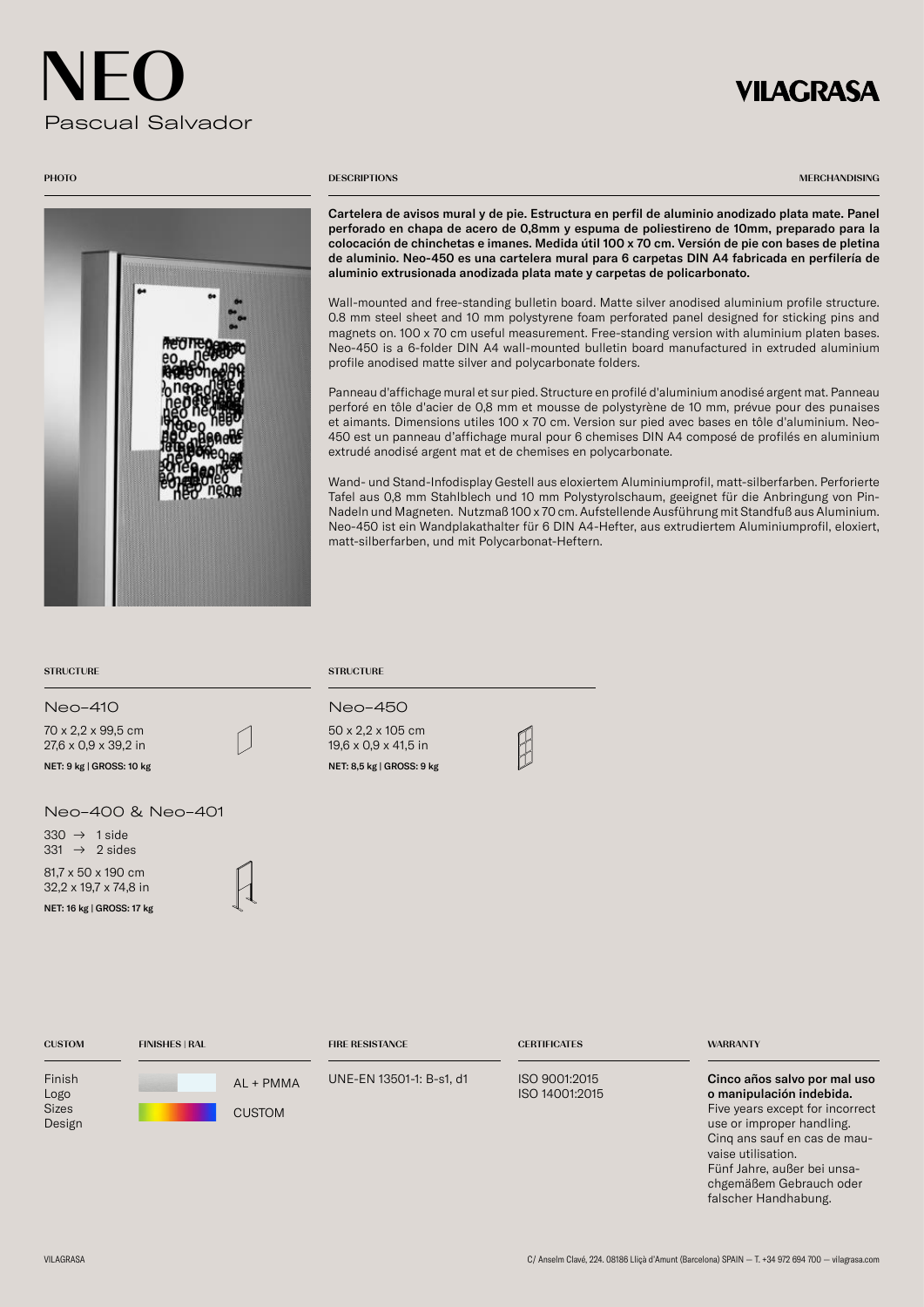## **VILAGRASA**



### **PHOTO** DESCRIPTIONS

**WHITEBOARD** 

Colección de pizarras blancas. Versión mural y de pie. Para uso con rotuladores Vileda. Estructuras en perfil de aluminio extrusionado. Pizarra de madera con chapa exterior de Fórmica de 0,7mm. Soporte del papel y bandeja en chapa de acero de 1mm. En versión mural, estructura trasera en chapa de acero de 1mm. Versión de pie plegable y con ruedas con freno.

Whiteboard collection. Free-standing and wall-mounted version. For use with Vileda markers. Extruded aluminium profile structures. 0.7 mm Formica exterior sheet wooden blackboard. 1 mm steel sheet tray and paper support. 1 mm steel sheet rear structure, wall version. Folding freestanding version with braked wheels.

Collection de tableaux blancs. Version murale et sur pied. À utiliser avec les marqueurs Vileda. Structures en profilé d'aluminium extrudé. Ardoise en bois avec placage extérieur en Formica de 0,7 mm. Support de papier et support de marqueurs en tôle d'acier de 1 mm. En version murale, structure arrière en tôle d'acier de 1 mm. Version sur pied repliable avec roues et frein.

Kollektion von Whiteboards. Wand- und Standausführung. Für den Gebrauch mit Vileda Markierstiften. Gestelle aus extrudiertem Aluminiumprofil. Holztafel mit 0,7 mm dicker Formica-Außenfolie. Papierhalter und Ablage aus 1 mm dickem Stahlblech. Wandausführung mit Rückwand aus 1 mm Stahlblech. Klappbare Standausführung mit Rollen und Sperrvorrichtung.

## **STRUCTURE**

Neo-500 Neo-510

80,8 x 53,5 x 185 cm 31,8 x 21,1 x 72,8 in

NET: 22,5 kg | GROSS: 23 kg  $\mathbb{N}$  NET: 14,5 kg | GROSS: 15 kg

| INU-JIV                                               |
|-------------------------------------------------------|
| 70 x 8,7 x 104 cm<br>$27.6 \times 3.4 \times 40.9$ in |
|                                                       |

| <b>CUSTOM</b>  | <b>FINISHES   RAL</b>        | <b>FIRE RESISTANCE</b>   | <b>CERTIFICATES</b>             | <b>WARRANTY</b>                                                                                                                                                                                                                                                  |
|----------------|------------------------------|--------------------------|---------------------------------|------------------------------------------------------------------------------------------------------------------------------------------------------------------------------------------------------------------------------------------------------------------|
| Finish<br>Logo | $AL + 9003$<br><b>CUSTOM</b> | UNE-EN 13501-1: D-s2, d0 | ISO 9001:2015<br>ISO 14001:2015 | Cinco años salvo por mal uso<br>o manipulación indebida.<br>Five years except for incorrect<br>use or improper handling.<br>Cing ans sauf en cas de mau-<br>vaise utilisation.<br>Fünf Jahre, außer bei unsa-<br>chgemäßem Gebrauch oder<br>falscher Handhabung. |